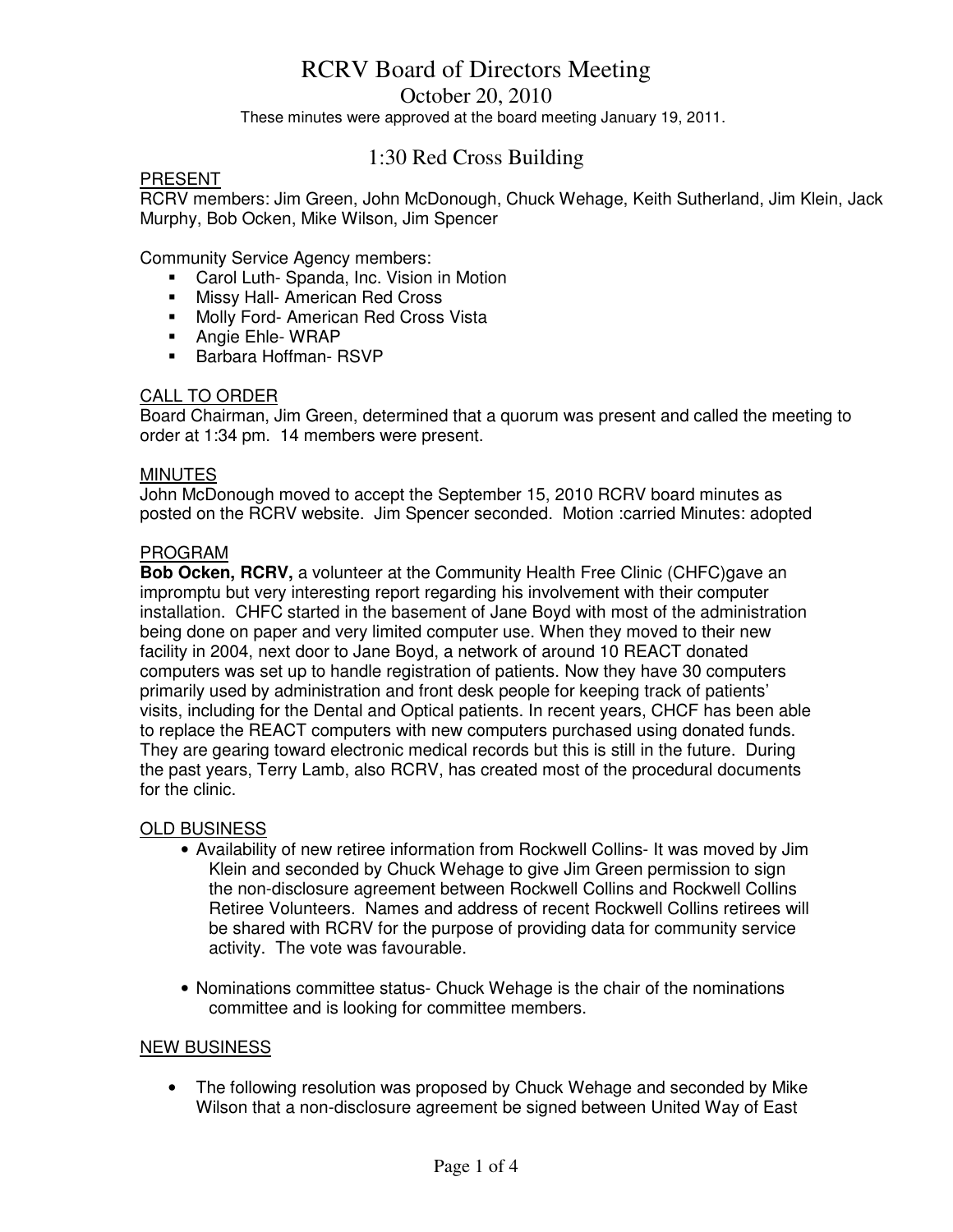# RCRV Board of Directors Meeting

October 20, 2010

These minutes were approved at the board meeting January 19, 2011.

Central Iowa and Rockwell Collins Retiree Volunteers for the purpose that the RCRV mailing list be provided for United Way's 2011 fundraising campaign. This list is for one time only and is to be discarded by UWECI as soon as this year's mailing has been completed. The final language is to be approved by Mary Klinger of United Way and Jim Green for Rockwell Collins Retiree Volunteers with the signatures of the same two people.

The vote was favourable.

## PARTNER AGENCY REPORTS-

#### **1. Carol Luth- Spanda Inc.**

The annual Continuous Education Conference will be held soon.

#### **2. Barbara Hoffman-RSVP**

- RSVP Volunteer stats as of 10/20/2010
	- o 418 volunteers donated 47,738 hours
	- o Equals to 23 FTE
	- o Averages 114 hours per volunteer
	- o New volunteers to date: 32
- New partner agencies- Mercy Medical Center & Mississippi Valley Blood Center
- New Initiatives- Food Assistance Outreach program & Operations Military Kids

## **3. Missy Hall- American Red Cross**

The  $3<sup>rd</sup>$  annual Power of Promise will be held on November 17,2010.

#### **4. Angie Ehle- WRAP**

- There are 7 ramps and 1 ramp removal in queu
- KCRG is covering a ramp build on 10/21
- Orders are already being taken for 2011

## **5. Wayne Clayton- Options of Linn County**

 Wayne sent the following report for the minutes: On October 6, Options participated in the Abilities/Tech Expo at KTOS. Chick Wehage and Wayne worked at RCRV's display table in the vendor hall. Dick Kittrell recently repaired a CD-ROM drive.

## RCRV COMMITTEE CHAIR REPORTS

#### **Community Projects- John McDonough**

\* Arlo Meyer has completed about 20 sign holders for the "Friends of the Library". His wife has now knitted over 180 unique dolls for Spanda.

\* Cliff Koop now has built over 100 Astronaut Boards for St Luke's Witwer Childrens' Center with more orders still coming in.

\* In the past period, we met with RC officials on the upcoming 2011 retiree insurance program. We put together a presentation that will take about 45 minutes to explain what is being offered in our area for the upcoming insurance program. Some programs are being eliminated. All Rockwell Retirees need to make sure that they read their packages carefully. In some cases, doing nothing will mean the elimination of having RC as a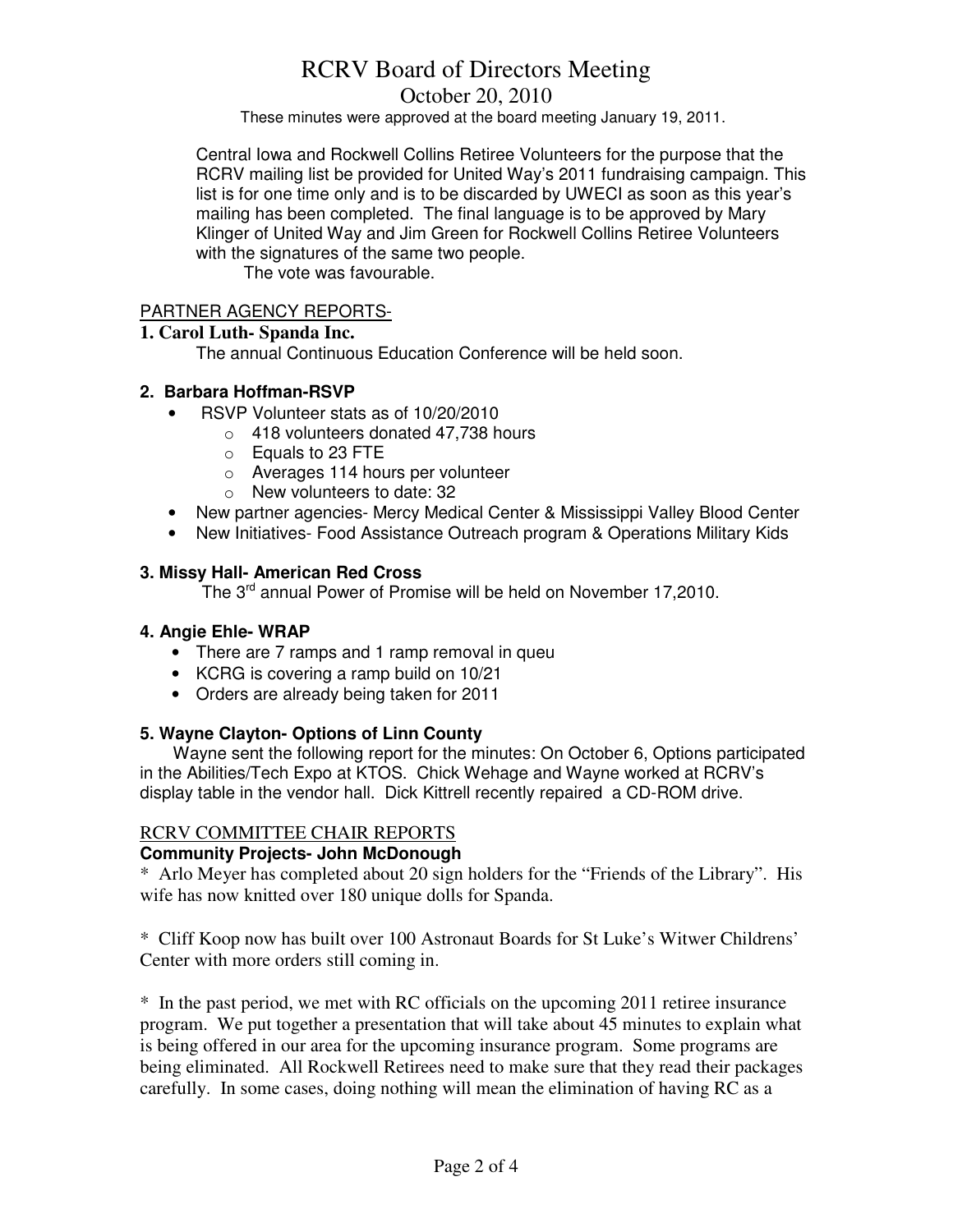# RCRV Board of Directors Meeting October 20, 2010

These minutes were approved at the board meeting January 19, 2011.

supplier of your insurance. Some cases, you must sign up for another program or lose your coverage. We need to get the schedule of the upcoming meetings at KTOS Center in the RCRV newsletter as that is the only place we advertise our meetings.

Reservations are required for November 8, 9 and 10th. We will have 2 sessions each day, at 10 and at 1:30. You must call 319-398-1022 or 10800-332-8833 as the room only seats 200 people.

 We have the room reserved for the week, but would like only to hold the meetings on Monday thru Wednesday. In this fashion, we should be able to get more people to attend the meetings earlier in the week, but still will have Thursday and Friday as possible added dates.

\* We repaired several items for Ann Griffin at GWAEA.

\* We continue to volunteer at the REACT Center, Options of Linn County, New Horizons, Spanda, Lego programs in several of the local schools, SHIIP, Meth-Wick Computer classes as well as SHIIP activities. We support many other nonprofits as well.

\* We participated at "Abilities in Motion" at KTOS and Volunteerapolooza at the RC parking lot this past period.

\* The RSVP Appreciation Event was held this past period featuring "Cowboys" with décor and a speaker on the same subject. Food and location were outstanding.

\* The WRAP program needs ramp designers. If you would like to design ramps, we will train you on what is needed. Please join us in this design activity.

If you can dream it, we can do it. http://www.rcrv.org

## **Data Base Committee Report- Jim Klein**

No activity this month

#### **Recruiting/Retention - Barbara Hoffman Volunteer Stats as of 10/20/2010**

- o 177 RCRV volunteers have donated 24,566 hours
- $\circ$  This is 85% of those reporting hours last year at this same time period
- o Average number of hours served per volunteer: 139 hours
- o There have been 12 new RCRV members to date

# **Communications- Chuck Wehage**

Chuck reported that the next newsletter will be sent the week of October 25, 2010.

#### ADJOURNMENT

Jim Green adjourned the meeting at 3:00 p.m.